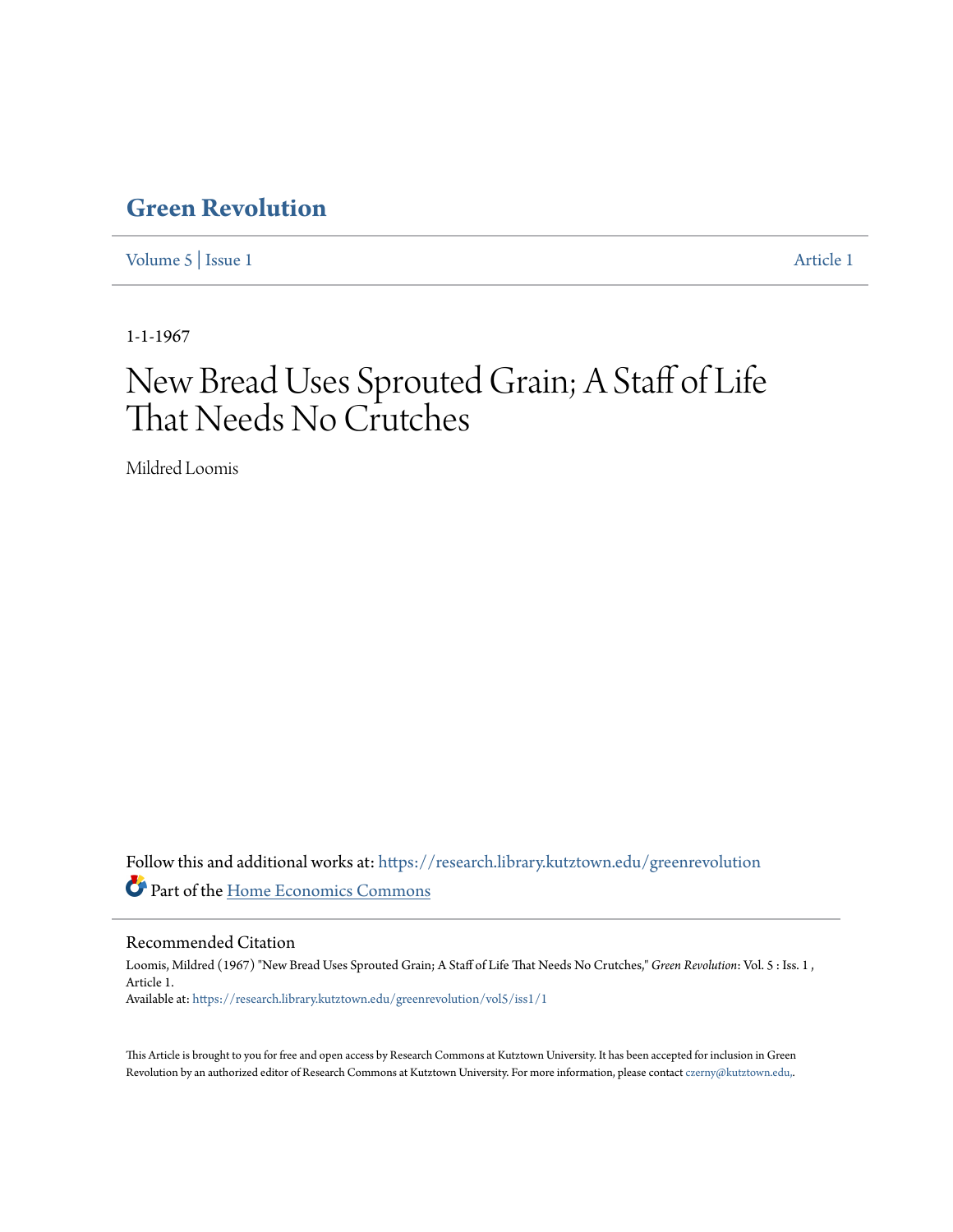; .:}\ t� T :�'.:l�":ei -:ie' c.., TOO THE ... LONGLA  $(4 \cdot 1)$ :  $\frac{1}{2}$ 



*FOR HOMESTEADERS, ON-TO-THE-LANDERS, AND DO-ff-YOURSELFERS* 

Volume 5, Number

A PHONED-IN BREAD ORDER from a health food store is taken by company president Isabel Mease.-from *Natural food News* 

## **New Bread Uses Sprouted Grain; A Staff of Life That Needs No Crutches**

## **By Mildred** J. **Loomis**

A large friendly man and a charming, petite woman with sunny hair and taffy-colored sweater greeted me on shady Heathcote lane at the School of Living annual meeting in August. They were Richard and Isabel Mease, known widely for their sprouted-grain bread.

Ten years ago they ran a small country store in the village of Schoeneck, Penna. They had a strong concern for health and good **t.read, and** firmiy believed they could make an honest, nourishing loaf superior to the bread they sold in their store. After work hours and on weekends they experimented in their tiny kitchen. Neighbors and friends were intrigued with the tantalizing odors, and became customers.

The home-made bread business flourished. A loaf came into the hands of a Seventh Day Adventist minister. who came to encourage them to try baking a flourless loaf - one baked of grain that has been soaked, sprouted and ground instead. This bread too was a success, and resulted in their first distant order, for 30 loaves to the Adventist center near Washington, D. C. In 1957, it took 12 hours with their meager facilities to fill this order.

Nowadays their big, modern bakery at the edge of Schoeneck averages 800 pound-loaves per shift. By early 1966 the Meases had baked their half-millionth loaf. They give demonstrations and pass out samples at natural food meetings; the quality, tex-ture and taste of the loaf creates a demand wherever it is displayed. Now they ship their product to over **100** health food retailers and individual mail order customers in *the* East, and as

# **The Inscription Over the Judge said:** *''Reason Is the Life* **of** *the Law.''*

far west as Chicago and Texas. 1.n **11)61 � Floridn** couple stopped at the Holgrain retail outlet in picturesque Pennsylvania Dutch country. They sampled the bread that has all its natural food elements and needs no synthetics—"the staff of life that needs no crutches" (a phrase that has become the Holgrain slogan). Orders increased from Florida, and from other distant places. Shipping the bread is no problem; without preservatives, it has a shelf-life of a week or ten days. Large orders go out in refrigerated trucks.

### **Descriptive Booklet**

When the federal Food and Drug Administration questioned some of the claims about the bread's contents, the Meases had their bread analyzed by some of (continued on page 4)

## **New Harmony Homestead, Part II**

**By Ferdi & Rebecca Knoess New Harmony Homestead Pennington, Minn.** 

### **Harvest Report**

Oct. 22. We've had a wonderful summer. Geordie is doing very well. His grandparents from New York visited here in August and his grandma and great-grandma from Indiana were here in September.

reach 250 quarts. Not bad I think, especially since almost all canning was done outside over an

open fire. We pressure canned this way too.

We've been very busy cutting and hauling firewood latelyover two cords stacked in the barn so far, but must secure much more. We haven't had much time to correspond with interested communiteers, but will try to make amends during the winter months.

### **Snow and Butterflies**

What followed is almost unbelievable as a "due process of law." Our convictions regarding the wisdom (or lack of wisdom) in giving shots and vaccines as an approach to health were not pertinent at this early stage of the proceedings. We were not sure of the· stance of the court or the strength of the

January, 1967



**25c per copy, \$3 per year** 



## **By Ken and Dee Sprague**

Above the judge's bench in the crowded, panelled courtroom, the inscription stood out boldly and reassuringly. It was Thursday, Dec.  $8, 1966$  — Juvenile Day — the day reserved for juvenile and school cases. It looked like a full docket as all the seats in the small courtroom were filled. "REASON IS THE LIFE OF THE LAW." Surely it would apply in our case.

didn't know the car was a stolen law. There were no precedents to one, was told to get back into school and maybe go to church, so he wouldn't be pumping gas all his life! Then it was our turn to stand before the judge.

.. As one learns what is going on behind scenes in today's world where money and power predominate, it is not hard to realize why we are trying our best to preserve our freedom of choice by working with the School of Living which to us has a sane approach to all major problems of living. "As we become in tune again and the vibrations of LOVE flow out toward all people, we hope the Christmas message can become a reality:

guide us. We had decided, with the aid of Clinton Miller, of the National Health Federation (who had come up from Washington to be with us at the hearing) to place ourselves at the mercy of the court and ask that an attorney be appointed for us. We had no intention to plead our case at this preliminary hearing.

We were opposed to vaccination for our three children: Jerry 16, Laverne **14** and Keith **8.**  However, the State of Maryland has a law compelling all parents to have their children vaccinated against smallpox. Because of the great variations in similar laws throughout the states and the absence of such laws in some states, we had ignored the first request from the schools that the  $children$  be vaccinated  $-$  and so, apparently, did one elementary and one high school, for all of last year nothing was said, and a couple of months of the current school year had passed before any action was taken.

When the school authorities ran into this rare case of dissenters to compulsory medication, there was a flurry of phone calls and letters as each tried to pass on this "hot potato" to the next *higher* authority. *We* were called on by a visiting teacher<br>from the Board of Education. Kindly but firmly we were told that the vaccination was mandatory by law and since the children were not allowed in school without vaccination we would be also charged with truancy. She promised to find out if an oral vaccine (the Homeopathic treatment) would be acceptable. We considered this method of immmlization as an alternative to a legal struggle, but not without reservations.

So today we appeared as summoned in the chamber where reason was said to reign. All duly stood out of resoect to the judge as he entered the courtroom. Possibly we were disarmed when we ought to have become alarmed bv the casualness with which the first cases were tried. Summarily. a women was given custody of her sister's child, since the mother had disappeared. Said the judge: even if she comes back who knows when she will take off again? About five adolescent boys. charged with disorderly behavior in a shopping olaza. were scolded. told to stay away from the plaza and to "straighten out and fly right." Another adolescent. who had been found asleen in a stolen car. when the evidence seemed to indicate that he

Meanwhile we wrote what we considered a very reasonable letter to the Board of Education (see page 2) and sent our children back to school. The repercussions were immediate, as Keith was made to sit in the lobby of his elementary school all day, and the vice principal of the high school phoned to inform us that the children would be suspended that day (so as not to have us charged with truancy) and we were advised to call the director of pupil personnel at the Board of Education. Through

him we learned that the judge had spoken: as law violators we would face charges of neglect and be summoned to court. Our letter had evidently brought no consideration and we were told that oral immunization was not acceptable.

> Go warmly clad against the winter wind

And thus released from hunger, fear and need,

Regardless of his color, race or creed,

## **Heathcote on Christmas Letters**

Heathcote Center was featured on 1966 holiday greetings to many people. Grace and Tim Lefever, Sonnewald Homestead, Spring Grove, Penna., effectively joined their message with the photo of Heathcote. The following opened their Christmas letter to 300 friends:

"The Old Mill has a lot of meaning for our family. Along with many other families and friends we spent about a weekend each month helping to renovate the building so it can soon be used for a center. On New Year's weekend *it* will have been (we  $j$  cars since we began to fix up this wonderful old stone building. We had to carry out dirt and debris, scrape walls, plaster and paint, fix windows and doors, put a new roof on the low end and spouting all around, include a new bathroom· and kitchen with running water, pour a new cement floor on part of the ground level, and now we are working on the heating plant. With all volunteer labor and approximately \$2,000 we have given the place quite a face-lifting.

"The stream sings its constant song of joy, the woods give serenity and hope, and our dream is that this new Heathcote School of Living Center may truly become an educational venture that will be directed toward humanization in this age of technology, as we learn to live again with nature and feel the pulse of the Universe.

There shall be peace on earth; but not until

It soon became apparent, however, that the court had no intention of permitting this. Prejudicially, the judge had pretty much determined the tactics for our case: intimidation especially beamed at the mother in the case, Dee Sprague. We had previously decided to let Ken be spokesman in the case, but the judge would. not let him speak. His (the judge's) increasing anger was apparent in the brief exchange in which Dee quietly held her ground; her few comments on our reasons for not wanting the children to be vaccinated were given only perfunctory attention.

At one point the judge said. "I'm no doctor. I don't know if that vaccine is any damn good. With your kids in school I don't expect my kids to get smallpox, your kids to get smallpox or their schoolmates to get it. But the law is the law and it's my job to see **it** is obeyed. Out of **100,00()** pupils in Baltimore county schools yours are the only three unvaccinated. I'm going to issue a bench warrant for your arrest."

 $\ldots$  .  $\blacksquare$   $\blacksquare$   $\blacksquare$   $\blacksquare$   $\blacksquare$   $\blacksquare$   $\blacksquare$   $\blacksquare$   $\blacksquare$   $\blacksquare$   $\blacksquare$   $\blacksquare$   $\blacksquare$   $\blacksquare$   $\blacksquare$   $\blacksquare$   $\blacksquare$   $\blacksquare$   $\blacksquare$   $\blacksquare$   $\blacksquare$   $\blacksquare$   $\blacksquare$   $\blacksquare$   $\blacksquare$   $\blacksquare$   $\blacksquare$   $\blacksquare$   $\blacksquare$   $\blacksquare$   $\bl$ 

As we later pieced this scene together, this was the dramatic moment when the family (the children were right there with us) was supposed to crumple up and submit, for we later learned in the health department that a doctor had been alerted to vaccinate the children when they appeared in the clinic that same morning. Moreover, the deputy sheriff disclosed that his initial instructions were to "take her to Baltimore City Jail to be fingerprinted, mugged and booked."

moved to a somewhat larger shelter that used to be the granary of the barn. There was nothing but a wooden box in the beginning, but we have it almost winterized now. I put in two windows, a standard door, roofing, siding, insulation, walls and floor. The smaller cabin is now available to other occupants who would join us.

Last Sunday we harvested the last of the vegetables from the garden: carrots, beets, rutabagas, parsnips and 23 heads of cabbage, for our storage cellar. Previously we dug out over 650 lbs. of potatoes. We also put over 230 quarts of fruits and vegetables into jars. With tomatoes still ripening indoors, the total should

Oct. 31. We had a bit of snow last night and this morning. One of those fine blowy kind that finds its way into every crack of one's winter defenses. So, Winter has announced himself and we're busy as never before to meet the challenge in a new land. The woodpile is still small and we will have to do much cutting prior to deep snow.

When we left the courtroom there was evidently some confusion and delay since we did not bend or break down as anticipated. After a long wait the deputy sheriff appeared with a bench warrant for Dee's arrest, with bail set at \$250. Then she was handcuffed, taken to the County Jail, "processed" and locked in first a cage and later a cell, even though we indicated our intention to meet bail. There was no abuse in this procedure. Meanwhile Ken and Clint went to the health department to learn more about the State's position regarding homeopathic immunization. A couple of hours later bail was posted, and Dee was released. We can only assume that the harsh treatment directed at the harsh treatment directed at the harsh treatment directed at the harsh treatment directed at the harsh treatment directed at the harsh treatment directed at the harsh treatment of the har her was a direct result of the judge's first heat of reaction to Each child shall daily eat his fill; our firm stand.<br>Go warmly clad against the win-<br>At this writing, immediately after this day's ordeal, we are not sufficiently aware of legal matters to declare the whole thing a travesty of justice. That we had violated a law for which we could be penalized by being race or made to pay a small fine. we were aware. That any of us could be arrested at the hearing. where we were denied legal This morning I discovered charged with disorderly behavior. His faith in man reflected in his where we were defined legal<br>three butterflies hid in some in a shopping plaza were ... ,, especially when the charge was -Dorothy Roigt" "neglect," for our children are so obviously un-neglected that under different circumstances such a charge might seem funny. What seems most sinister is the (continued on page 2))

And learn his lessons tranquil mind.

Look upwards, smiling to the skies;

clothing hanging in our loft. They were cold and dormant. After bringing them inside they were reviving within ten minutes, and now they're fluttering around

(continued on page 4)

His faith in man reflected in his eyes.

Heathcote stationery is suitable for any season. 20 sheets for \$1, from School of Living, Brookville, Ohio 45309.